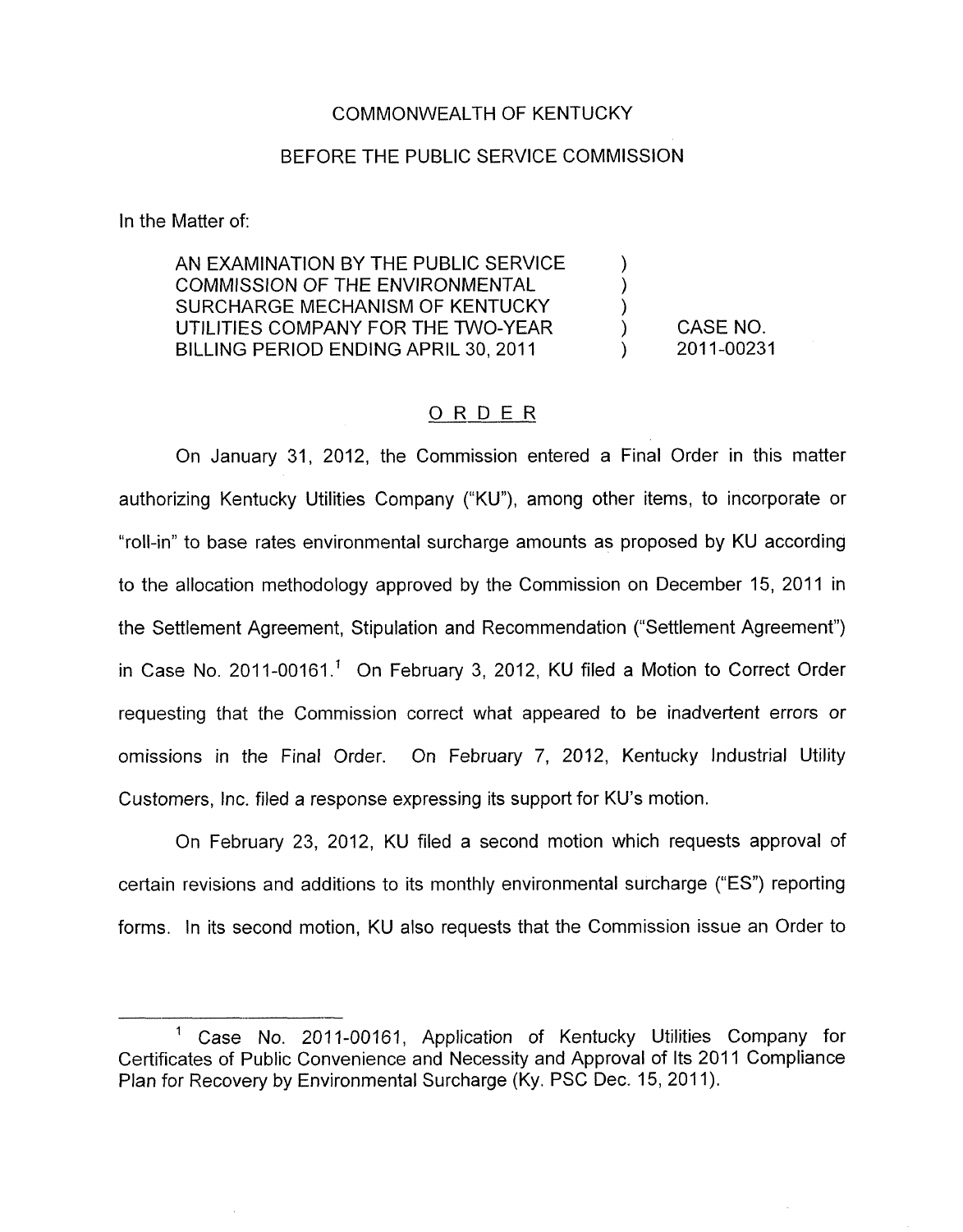correct the Final Order and approve KU's proposed revisions and additions to its monthly ES Forms 1.00, 1.10, and 3.00 by February 29, 2012.

#### MOTION TO CORRECT

In its Motion to Correct, KU stated that every incorporation or "roll-in" of Environmental Cost Recovery ("ECR") revenues requires the consistent allocation of both the incremental ECR revenue amount to be rolled-in to base rates and the existing amount of ECR revenues embedded in base rates. KU, consistent with the terms of the Commission-approved Settlement Agreement in Case No. 2011-00161, proposed to allocate both the incremental ECR revenue amount to be rolled-in to base rates and the existing amount of ECR revenues embedded in base rates. Exhibit I to KU's January 5, 2012 Supplemental Information filing in this proceeding contained detailed information concerning the roll-in amounts, which it determined to consist of an incremental amount of \$49,410,832, plus ECR costs already in base rates of \$1 12,003,141, for a total ECR amount of \$161,413,973 to be rolled-in to base rates.

KU states that on page 4 of the Final Order, under the heading Allocation of Roll-In, the third sentence inadvertently identifies the incremental amount of \$49,410,832 as the total amount to be allocated, rather than the correct total roll-in amount of \$161,413,973. KU states that the same typographical error subsequently appears in that same section (Allocation of Roll-In) at page 5, in the first complete sentence on that page, wherein the incremental amount is inadvertently used to describe the total roll-in amount.

KU further states that ordering paragraph No, 3, at page 7 of the Final Order, inadvertently omits the word "total" from the second sentence when describing the total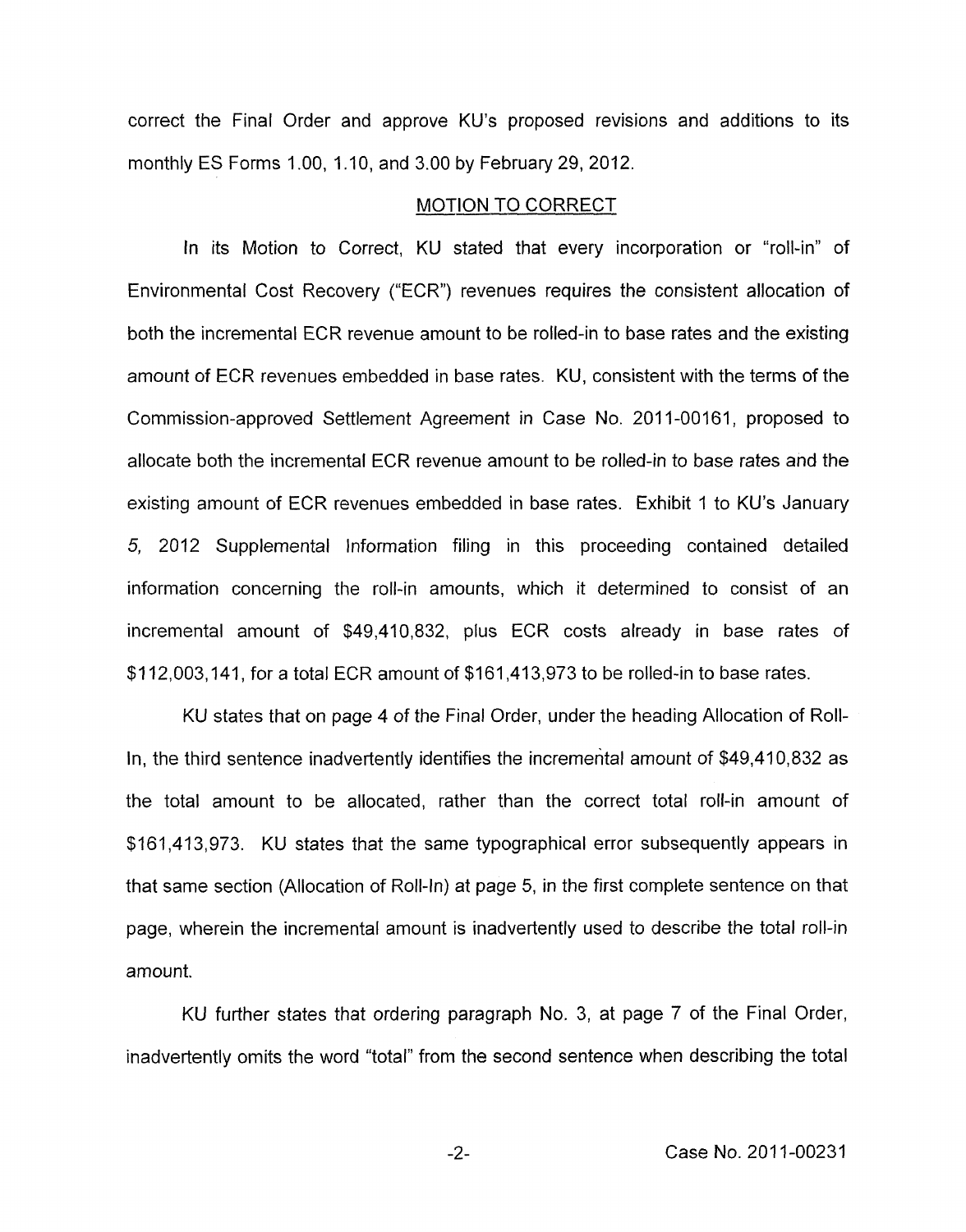amount of the roll-in to be allocated in accordance with the Settlement Agreement: "The roll-in shall be allocated to the customer classes as described in the Settlement Agreement approved in Case No. 2011-00161." KU suggests that the typographical omission should be corrected by inserting the word "total" between the words "[tlhe" and "roll-in" to read: "The *total* roll-in shall be allocated to the customer classes as described in the Settlement Agreement approved in Case No. 2011-00161."

The Commission has reviewed the Final Order and finds that the amount of ECR revenues to be rolled-in to base rates was misstated and that the word "total" was inadvertently omitted in ordering paragraph 3. The Commission agrees with the corrections requested by KU in its Motion to Correct Order.

#### MOTION TO APPROVE REVISED ES FORMS

On December 15, 2011, the Commission issued a Final Order in Case No. 2011-00161 approving the Settlement Agreement, which included changes to KU's environmental surcharge forms used in KU's monthly environmental surcharge filings. The changes were made to reflect the new allocation methodology to be applied to environmental costs agreed to as part of the Settlement Agreement. At an informal conference on February 22, 2012, which was attended by KlUC and the Attorney General, KU informed Commission Staff that the first monthly environmental surcharge reports it prepared utilizing the new allocation methodology and revised forms produced unintended and inaccurate results. KU stated that the calculations of the monthly billing factors negatively impacted customer rate classes that were not to be impacted by the new allocation methodology, To correct this problem, on February 23, 2012, KU filed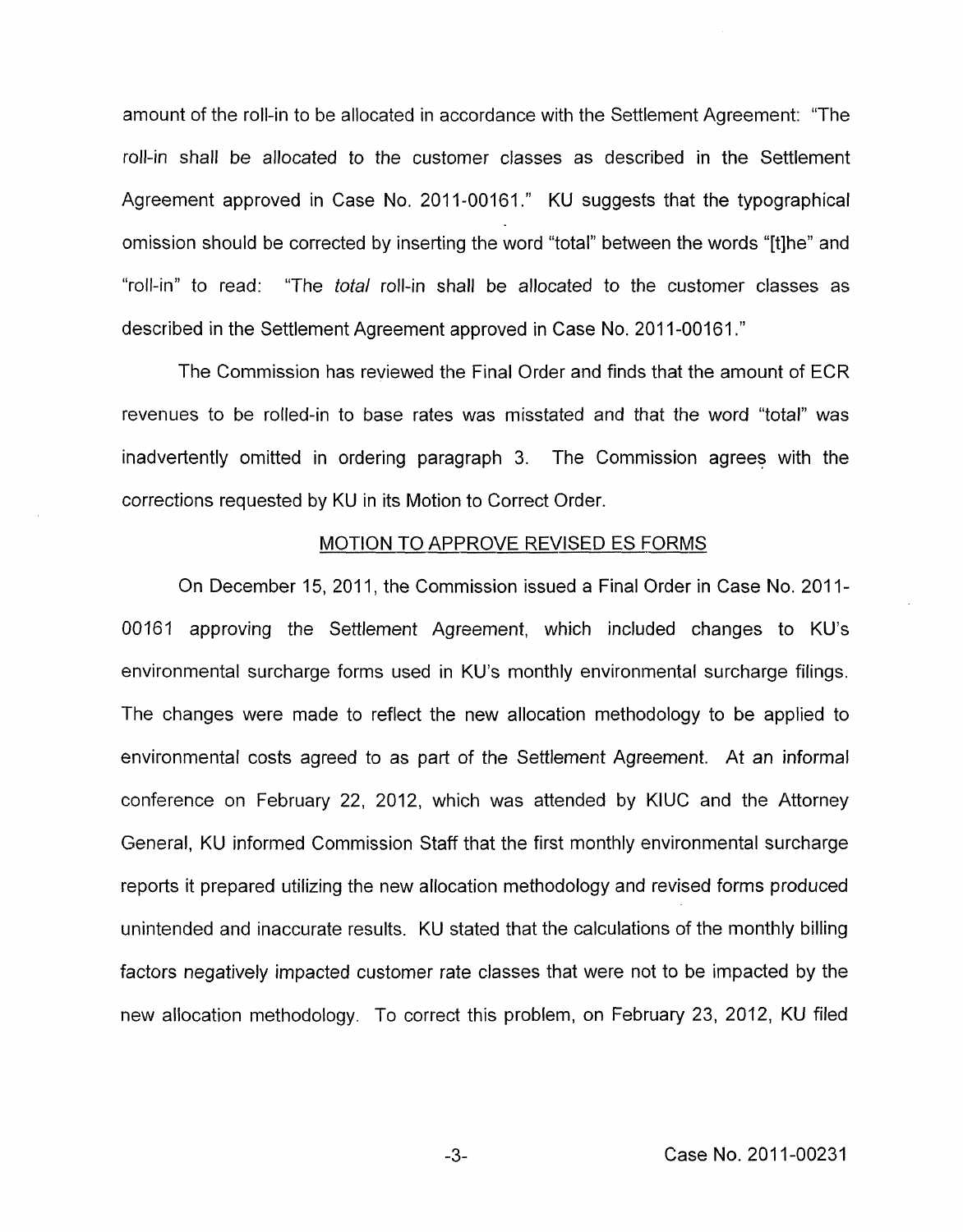proposed revisions to ES forms 1.00, 1.10, and 3.00 that were previously approved as part of the Settlement Agreement in Case No. 2011-00161.

Based on the evidence of record and our review of the documentation provided in support of the changes to the ES forms, the Commission finds that the proposed revisions to the ES forms are necessary to meet the requirements as well as the intent of the Settlement Agreement approved in Case No. 2011-00161.

IT IS THEREFORE ORDERED that:

1. The Commission's Order entered on January 31, 2012 is amended as follows:

a. At page 4, under the heading "Allocation of Roll-In," the third sentence is corrected by deleting the reference to "\$49,410,832 total roll-in" and substituting in its place "\$161,413,973 total roll-in;"

b. At page 5, the first complete sentence on the page is corrected by deleting the reference to "the roll-in of \$49,410,832" and substituting in its place "the roll-in of \$161,413,973;" and

*c.* In ordering paragraph **No.** 3, the second sentence is corrected by adding the word "total" so the sentence reads, "[tlhe total roll-in shall be allocated to the customer classes as described in the Settlement Agreement approved in Case No. 2011-00161."

2. All other provisions of the Commission's January 31, 2012 Order shall remain in full force and effect.

**-4-** Case **No.** 201 1-00231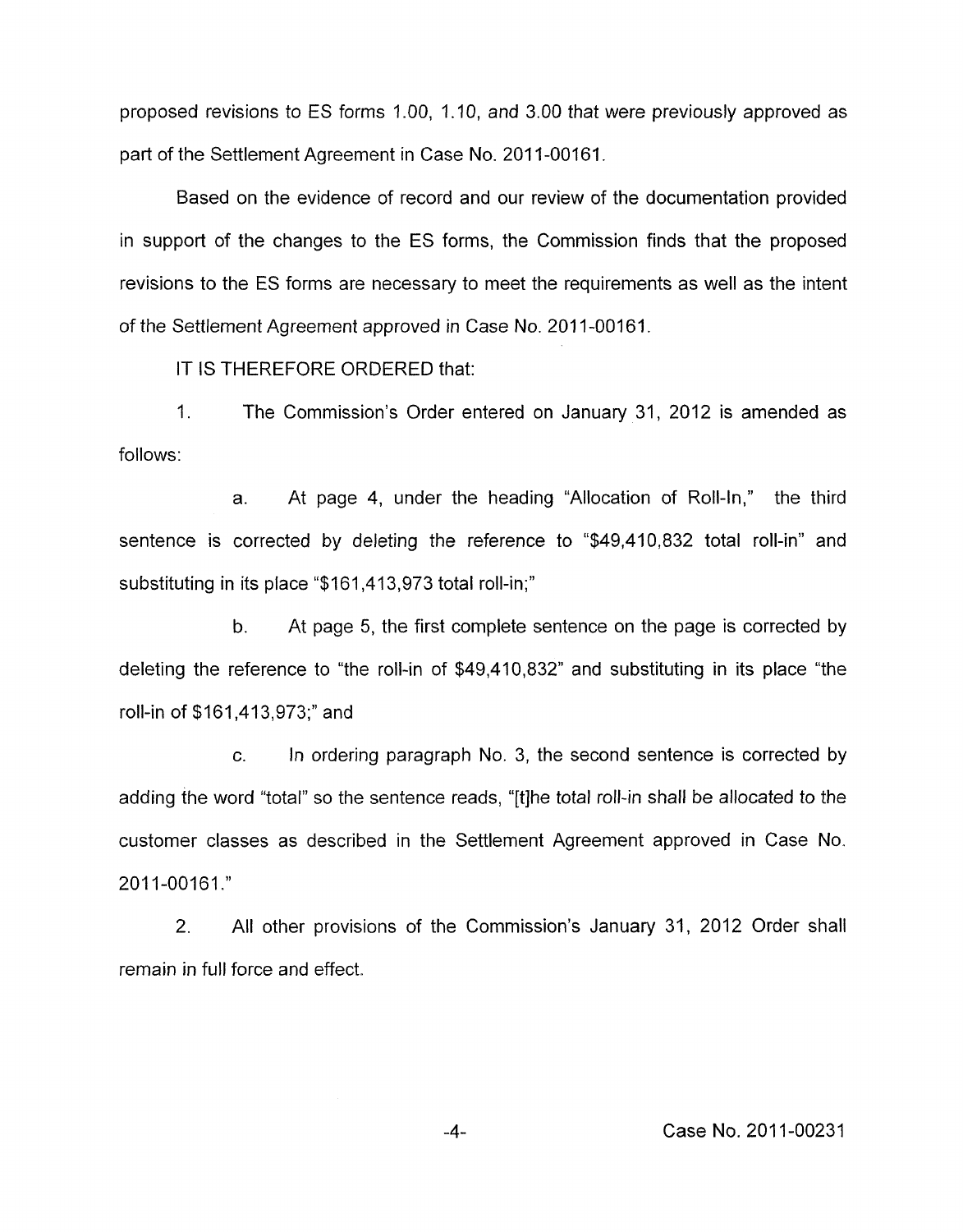**3.** KU's proposed revisions and modifications to its monthly ES Forms 1.00, 1 .IO, and 3.00 as filed on February 23, 2012 are approved effective with the date of this Order.

By the Commission



**ATT** Execu **Airector** 

Case No. 2011-00231